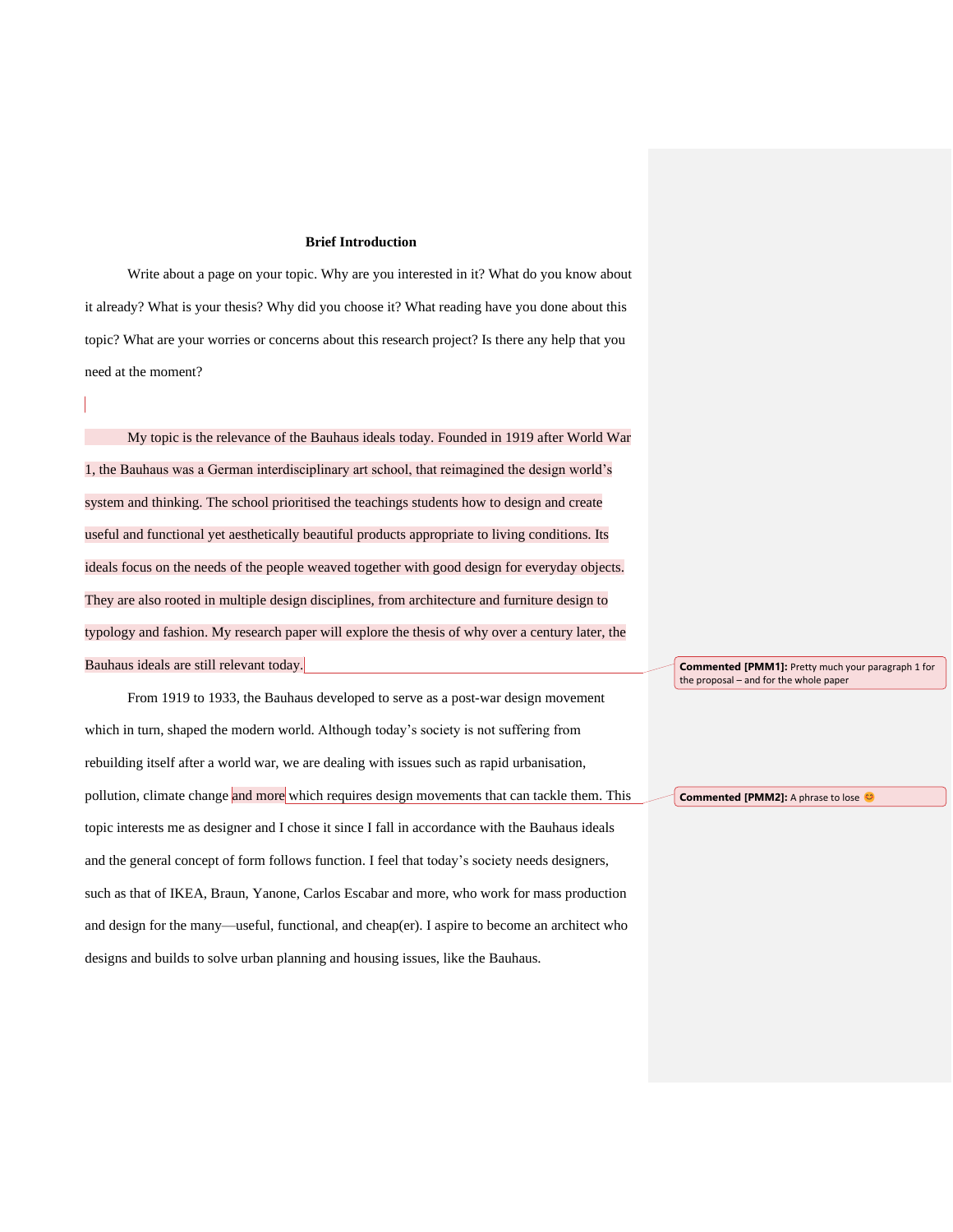I learnt about the Bauhaus in ARC222 (Modern Arc and Urban Form) class and have watched useful documentaries on the topic, though I have not yet read about it properly until filling out this research plan. My concerns lie primarily on the amount of information and sources I will be able to find that have been written over the last decade or two, as the Bauhaus is a historical topic. I may find difficulty in drawing knowledge from the readings and forming my own conclusions pertaining to my thesis.

# **References**

Using APA formatting, list at least two high quality journal articles references that you are considering using.

1) Gropius, W., Kiese, D., & Fisher, A. (2016). "The Bauhaus" and How Do We Build Decent, Beautiful, and Inexpensive Housing?". *West 86th: A Journal of Decorative Arts, Design History, and Material Culture*, *23*(1), 102–124.<https://www.jstor.org/stable/26466680>

2) Grumbach, K., M.D. (2009). Redesign of the Health Care Delivery System: A Bauhaus "Form Follows Function" Approach: The Journal of the American Medical Association. *Jama, 302*(21), 2363-4.<http://dx.doi.org/10.1001/jama.2009.1772>

3) Dorrestijn, S., & Verbeek, P. (2013). Technology, Wellbeing, and Freedom: The Legacy of Utopian Design. *International Journal of Design, 7*(3) http:[//aus.idm.oclc.org/login?url=https://www.proquest.com/scholarly](http://aus.idm.oclc.org/login?url=https://www.proquest.com/scholarly-journals/technology-wellbeing-freedom-legacy-utopian/docview/1468157520/se-2?accountid=16946)[journals/technology-wellbeing-freedom-legacy-utopian/docview/1468157520/se-](http://aus.idm.oclc.org/login?url=https://www.proquest.com/scholarly-journals/technology-wellbeing-freedom-legacy-utopian/docview/1468157520/se-2?accountid=16946)[2?accountid=16946](http://aus.idm.oclc.org/login?url=https://www.proquest.com/scholarly-journals/technology-wellbeing-freedom-legacy-utopian/docview/1468157520/se-2?accountid=16946)

**Formatted:** Highlight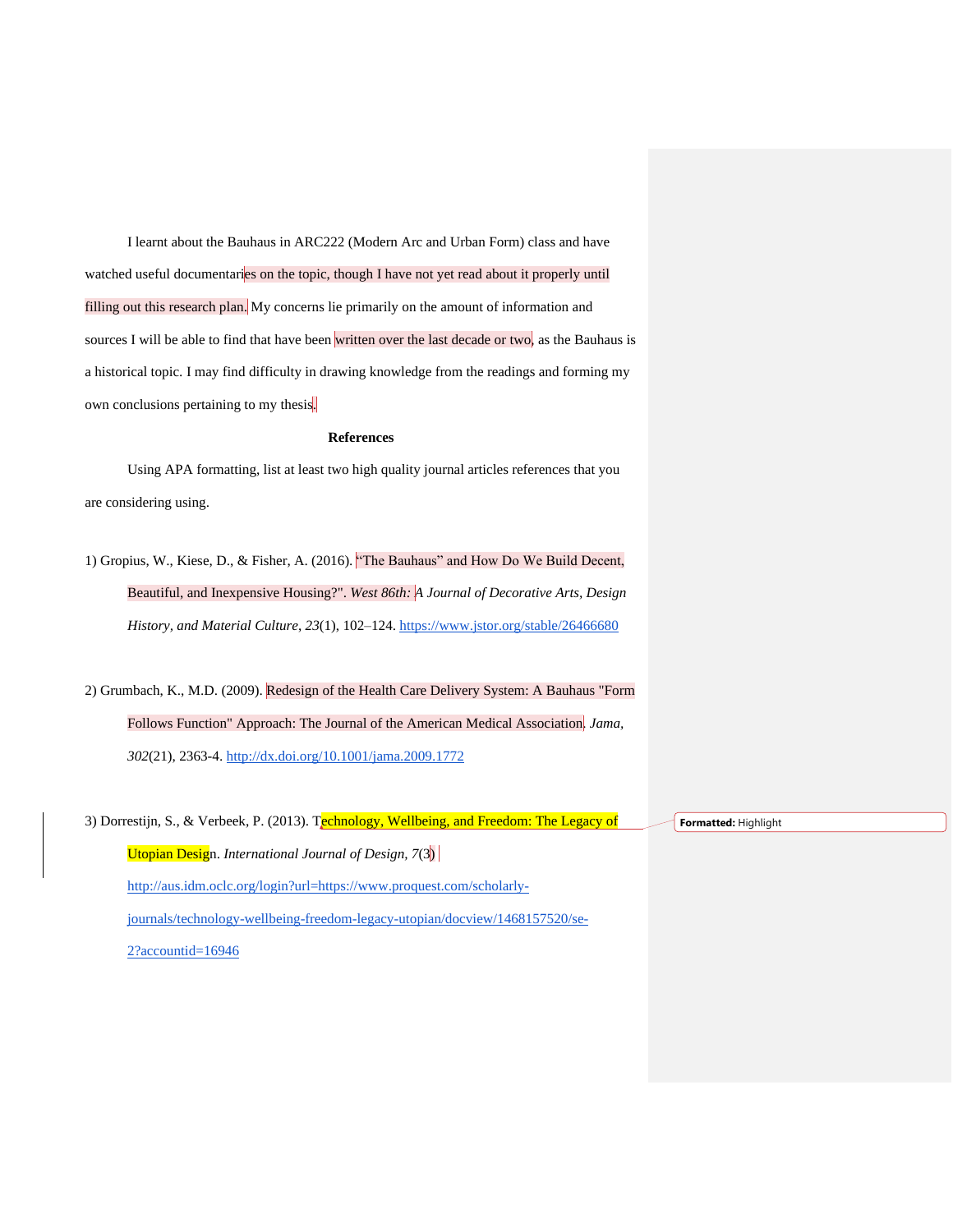4) Dearstyne, H. (1962). The Bauhaus Revisited. *Journal of Architectural Education (1947-*

*1974)*, *17*(1), 13–16. https://doi.org/10.2307/142398

## **Planning**

Using the formatting of previous students (see writingtheresearchpaper.com), make a very detailed plan for the semester.

I am currently taking four courses: Design Studio IV (ARC302) (6 credits), Structures for Architects (ARC342), Introduction to Psychology (PSY101) and Advanced Academic Writing (ENG204). It will be a difficult semester balancing these courses together with attending practices, as I am part of the **basketball team**, so I the following plan for the semester will help me stay on top of what I need to do to ensure I can meet all the expectations.

#### Week 4:

- ENG204: Quiz on chapter 7, so making sure I get the reading done over the weekend. Focusing on finding reliable sources and briefly reading them to better understand my thesis. As I am unsure if I should alter it or not, this would be a good week to make a confident decision on what I will be writing about to my audience.
- ARC342: Quiz. The class does not have any midterms, so the quizzes are important to do well in.

### Week 5:

- ENG204: Staying attentive in class and learning everything I can on APA formatting as it is a weakness of mine.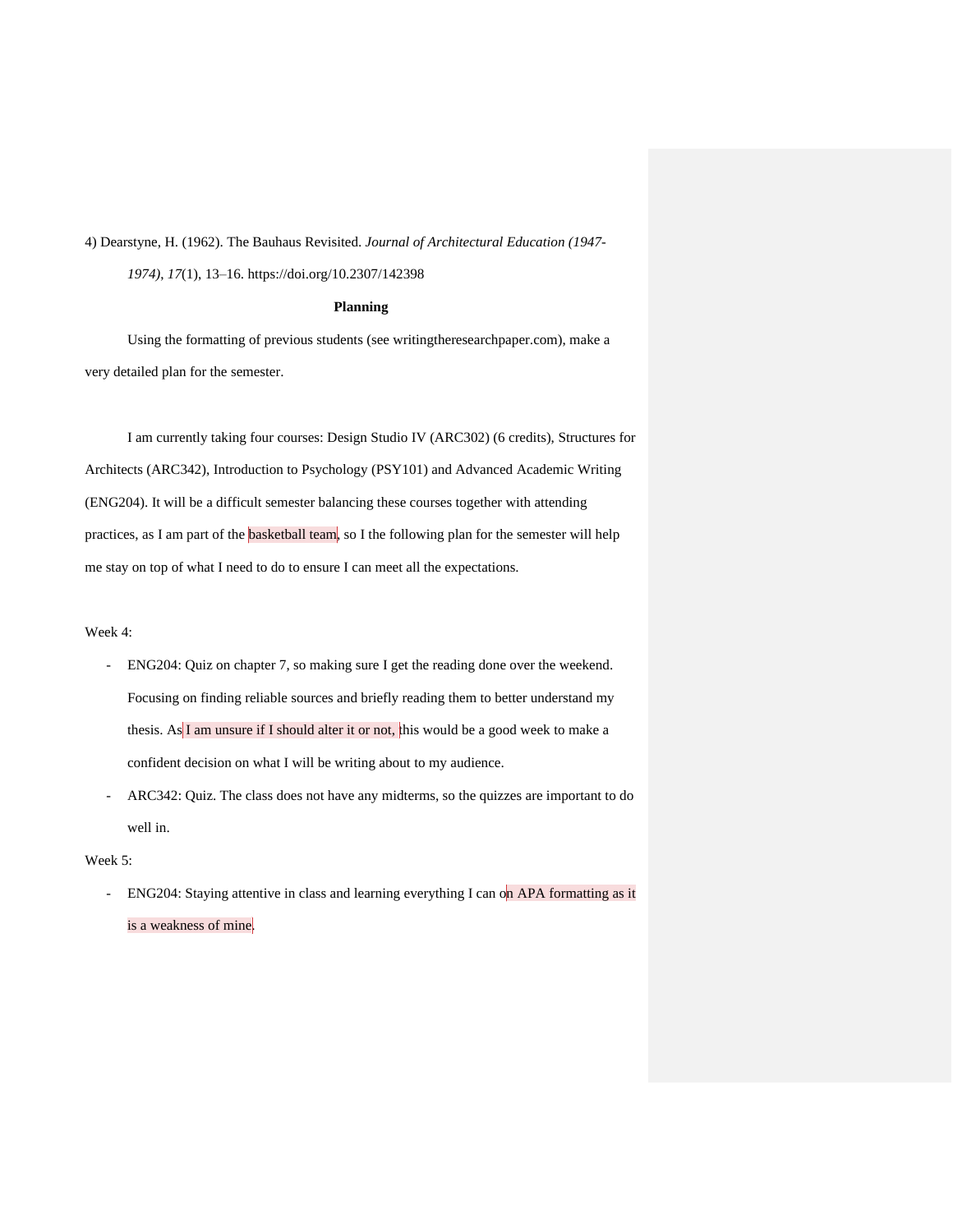- PSY101: Midterm 1. Although it is a UT course, it is a common midterm taking place on a Wednesday at 7 pm.

# Week 6:

- ENG204: Research Proposal Due. Making sure I work on this throughout Week 5 and on the weekend to avoid clashes with other midterms.

- ARC342: Quiz.

## Week 7:

- ENG204: As I do not have any major submissions / midterms on this week scheduled (yet), I can prioritise getting a head start on the working draft.

#### Week 8:

- ENG204: Visit the writing centre. As the working draft is due the following week, it would be great to receive feedback from the centre with enough time to make the necessary edits before the submission.
- ARC302: Mid-review. It is going to be a rough week, unfortunately I will be prioritising this course.

## Week 9:

- ENG204: Working draft and Progress reports due.
- ARC342: Quiz.

## Week 10:

- ENG204: Working draft and Progress reports due. Will focus taking the feedback and making the necessary edits before submitting again.
- PSY101: Midterm 2. Thankfully, not cumulative.

# Week 11: